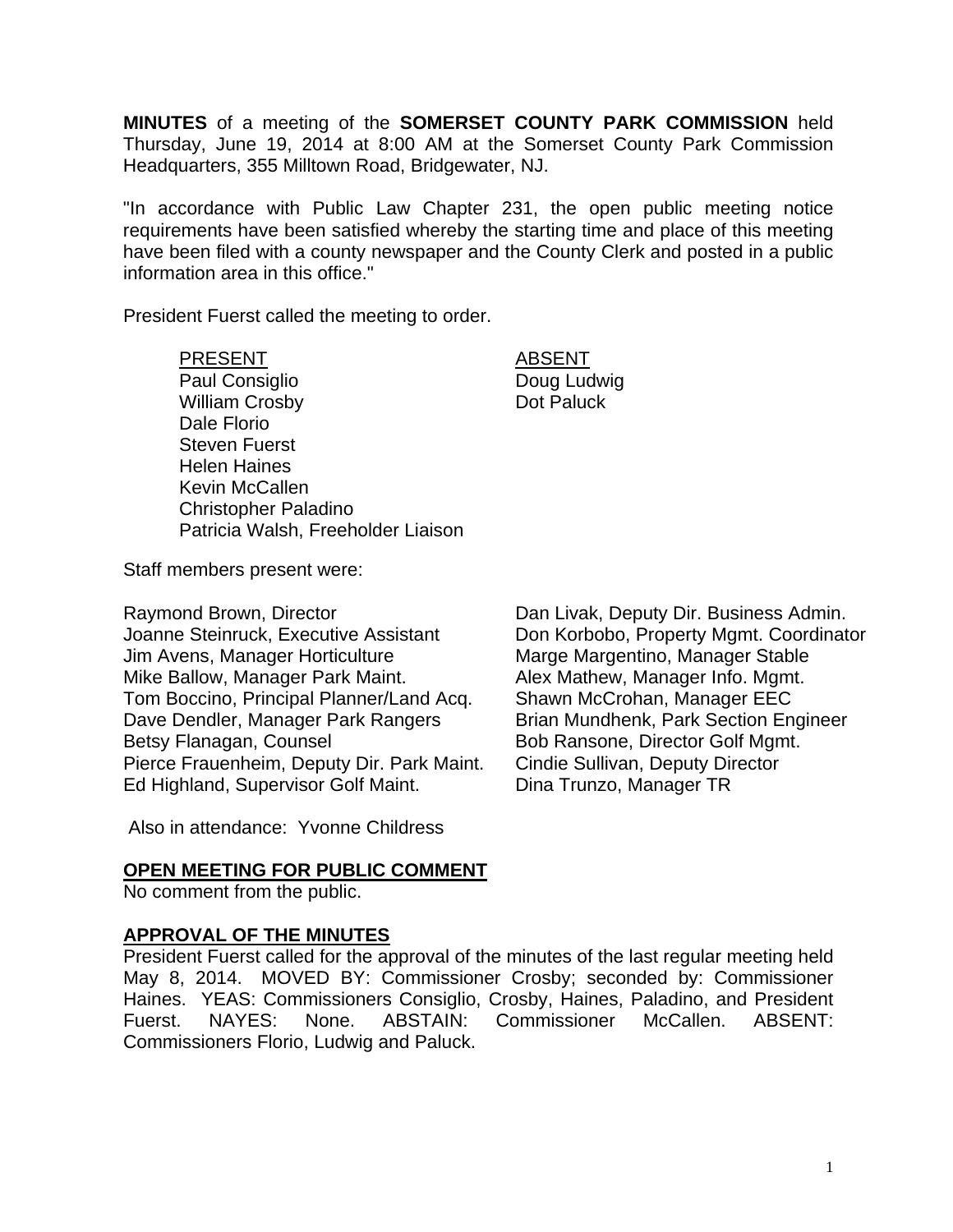# **APPROVAL OF BILLS FOR PAYMENT**

President Fuerst asked Counsel Flanagan if the Park Commission is going to adopt a procedure on abstaining to the Payment of Claims Resolution. Betsy replied that this is a meniscal function; however the Park Commission can follow the same procedure as the County which is to match the conflicting vendor with the Commissioner. This procedure will not impede the process for approving the payments. Steve asked that this procedure be added to the July agenda.

## **Resolution R14-047 – Payment of Claims**

Resolution authorizing payment of bills for \$1,442,438.33 comprising of check numbers 256834-256867, 257511-257524, 256393-256464, 256699-256761, 247197-257235, 257525-257606, 257826-257864, and 258343-258418. MOVED BY: Commissioner Paladino; seconded by: Commissioner Crosby. YEAS: Commissioners Consiglio, Crosby, Haines, McCallen, and Paladino. NAYES: None. ABSTAIN: President Fuerst. ABSENT: Commissioners Florio, Ludwig and Paluck.

# **DIRECTOR'S REPORT**

Director Brown submitted a report for the month of May 2014.

### **Resolution R14-048 – Appreciation and Thanks to Thomas Grigal, Sr.**

Resolution thanks Tom Grigal, Sr. for his 40 years of service. Tom retired on June 1, 2014. MOVED BY: President Fuerst; seconded by: Commissioner Consiglio. YEAS: Commissioners Consiglio, Crosby, Haines, McCallen, Paladino, and President Fuerst. NAYES: None. ABSENT: Commissioners Florio, Ludwig and Paluck.

# **COMMISSIONER CORRESPONDENCE**

- 1. Letter from the State of New Jersey Department of Transportation informing Freeholder Director that the 2014 Bikeway Grant for the Raritan River Greenway Bikeway was not awarded.
- 2. Notice of Public Hearing from New Jersey Water Supply Authority regarding Hunterdon Medical Center's application for uninterruptible water supply.
- 3. Notice the above Public Hearing has been cancelled.
- 4. Notice of Public Hearing from New Jersey Water Supply Authority regarding Princeton University Facility Operations application for uninterruptible water supply.
- 5. Notice the above Public Hearing has been cancelled.
- 6. Thank you note from the Dameo Family.

At this point in the meeting Commissioner Florio arrived.

Dan Livak reported that staff has been careful about expenditures and some staff vacancies have been put on hold. The storm reserve of \$141,000 has been used in addition to surplus to balance the budget. The Golf and Park Maintenance vehicle and equipment maintenance function has been consolidated into Central Vehicle Maintenance with a savings of \$65,000. The Park Maintenance operating expense budget has been maintained at the 2013 level. The 2014 Operating Budget is a bare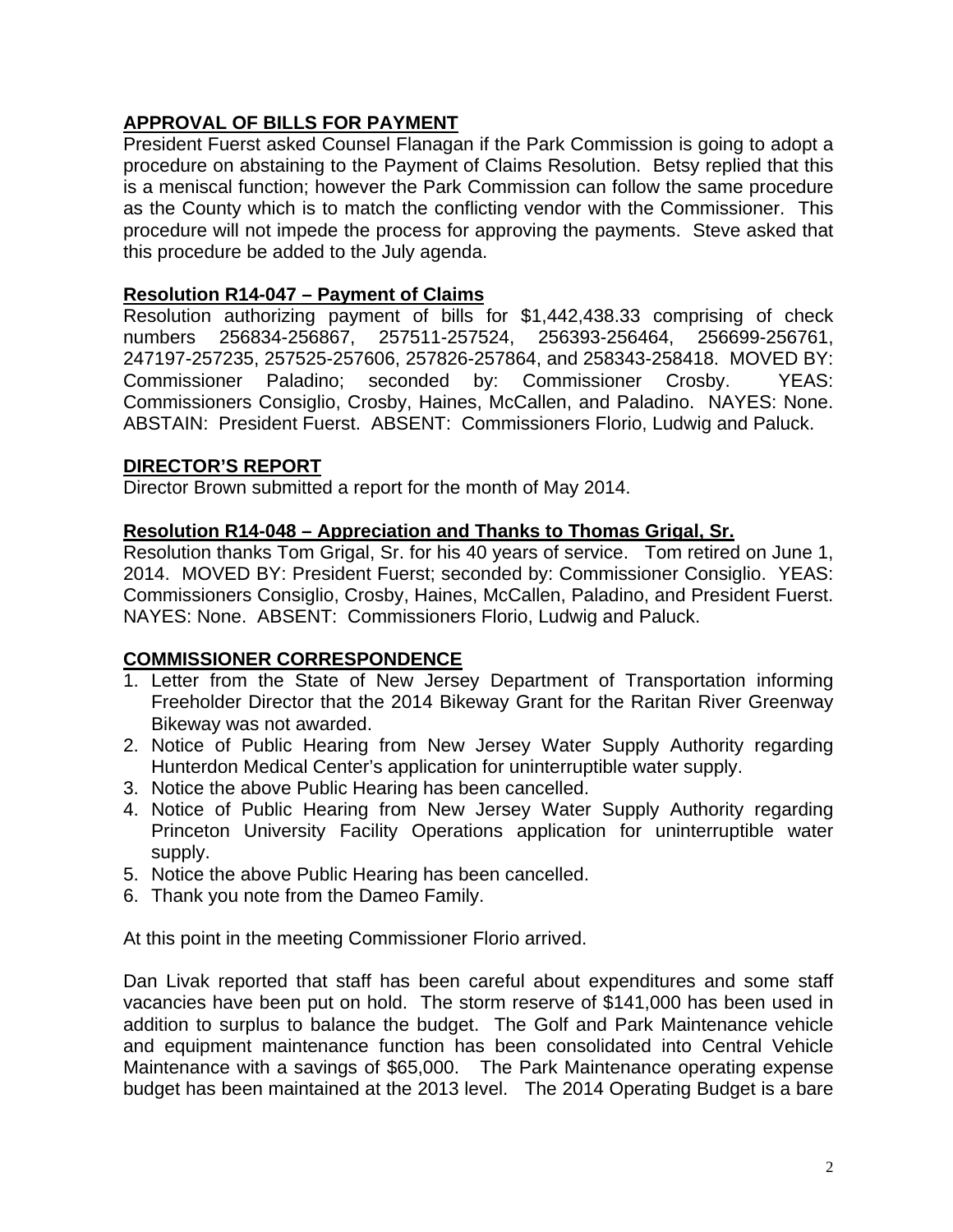bones budget. Golf rounds are 15 percent less than 2013. Weather had a large impact on the budget. The budget consists of 50.31 percent anticipated revenue, County support is 43.74 percent, surplus is 5.24 percent, and the Emergency Storm Fund is .72 percent. The 2014 County appropriation is \$8.6 million. The County understands the Park Commission's situation. The remaining surplus of \$33,000 is the lowest it has ever been. Commissioner Consiglio stated that the County should be cognizant of the cost of maintaining all the properties. Commissioner Florio thanked Ray Brown, Dan Livak, and staff for their work on the budget. Commissioner Haines questioned where the golf revenue is deposited. Dan reported that it goes into revenue. Freeholder Walsh reported that the County is very aware that when land is acquired there is a cost to maintain it. That is why the additional \$600,000 was added to the Park Commission budget. That amount of money was the largest increase for all county agencies in the 2014 county budget this year. Pat recommended that the Park Commission continue to operate in cost effective ways. The Freeholders appreciate all the work the Park Commission does and the Somerset County Park Commission is top notch and she thanked everyone for the hard work. President Fuerst thanked Commissioner Florio, Haines, and Park Commission staff for their work on the budget.

### **Resolution R14-049 – Adopting the 2014 Operating Budget**

Resolution adopts the 2014 Operating Budget. MOVED BY: Commissioner Florio; seconded by: Commissioner Consiglio. YEAS: Commissioners Consiglio, Crosby, Florio, Haines, McCallen, Paladino, and President Fuerst. NAYES: None. ABSENT: Commissioners Ludwig and Paluck.

### **CONSENT AGENDA**

### **RESOLUTIONS**

The following resolutions were MOVED BY: Commissioner Crosby; seconded by: Commissioner Consiglio. YEAS: Commissioners Consiglio, Crosby, Florio, Haines, McCallen, Paladino, and President Fuerst. NAYES: None. ABSENT: Commissioners Ludwig and Paluck.

## **Resolution R14-050 – Reaffirming Cash Change Funds and Designating Custodians of Cash Change Funds**

Resolution reaffirms the custodians and funds.

### **Resolution R14-051 – Revised Designating of Custodians of Petty Cash**

Resolution replaces Thomas Grigal, Sr., who retired, with Ed Highland.

#### **Resolution R14-052 – Authorizing the Establishment and Entering of a Commodity Resale of System**

Resolution authorizes and establishes the resale of gasoline with the Borough of Far Hills.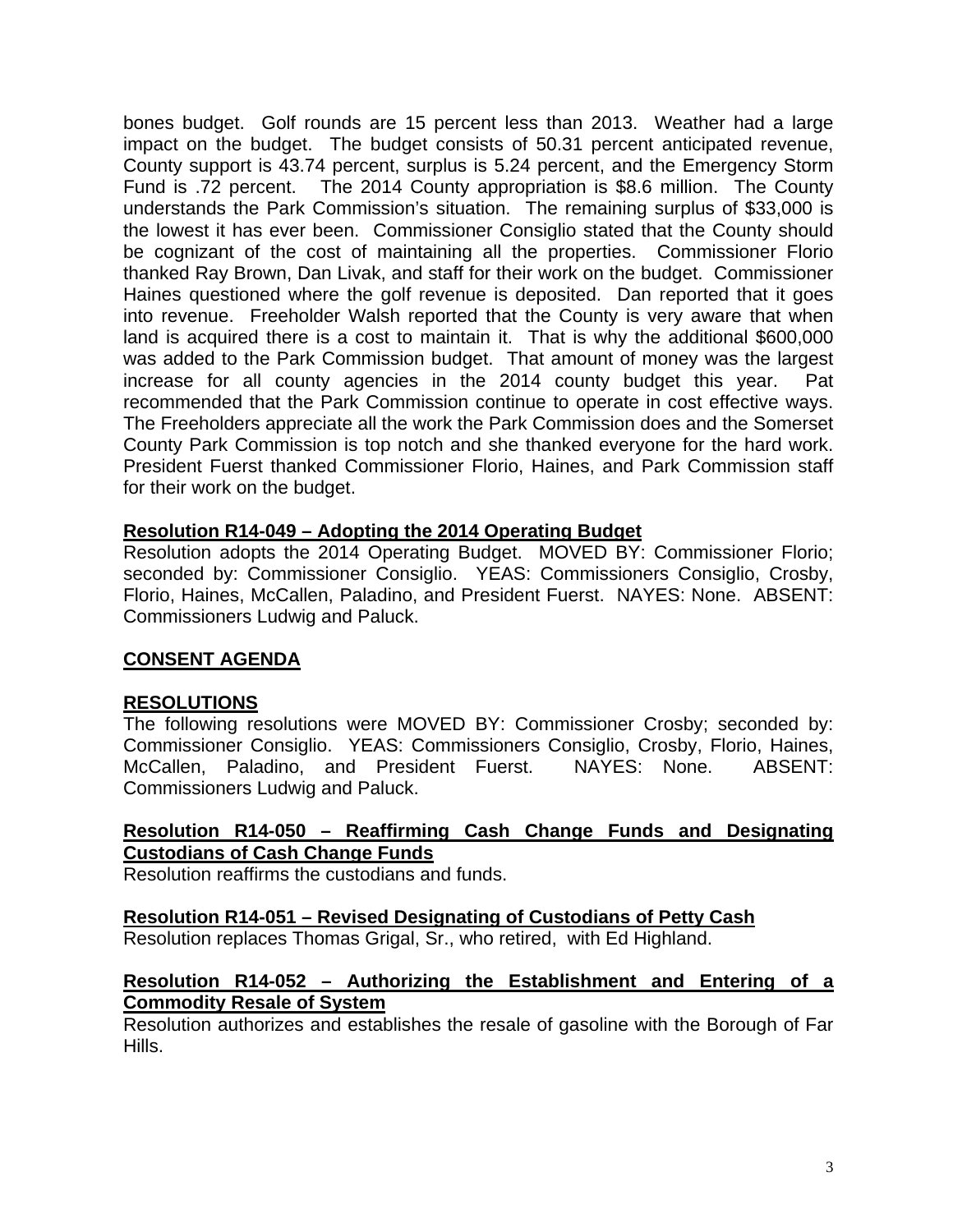# **Resolution R14-053 – Requiring Employees to be Compensated by Direct Deposit**

Resolution requires all full-time and regular part-time employees to be compensated by direct deposit commencing August 1, 2014. All paychecks will be paperless and available on the computer. A portal will be set up for employees who do not have access to a computer.

#### **Resolution R14-054 – Amending the Park Rules and Regulations**

Resolution amends the Park Rules and Regulations to read:

9. Defacing or Destruction of Property: No person shall injure, deface, cut out, displace, remove, fill in, raise, destroy, excavate, tamper, or create any disturbance to property contained within the Park whether it be natural or manmade. No artifact or any other organic or inorganic material may be removed from any historical area of the Park, via metal detecting or any other form of excavation.

#### **Resolution R14-055 – Award of County Contract, First Year of a Two-Year Contract for Uniforms**

Resolution awards a contract to Bob's Uniform Shop, Inc., DOT Designing, Flemington Department Store, The Glove and Safety People, Metuchen Center, and Specialty Graphics, LLC.

#### **Resolution R14-056 – Award of Four (4) Year Contract for Hunting License on MacArthur Parcel in Branchburg and Wnek/Grosso Parcel in Montgomery**

Resolution awards a hunting license to Double O Rod & Gun Club for the MacArthur parcel at \$8.002.00 per year and Thorn Ridge Sportsman Club for the Wnek/Grosso parcel at \$3,510.00 per year. The licenses expire in 2018.

### **Resolution R14-057 – Award of Second and Final Year of a Two-year Contract for Refuse Disposal Services**

Resolution awards a contract to Carnevale Disposal Company, Inc., Waste Management of NJ, Inc., and Republic Services of NJ, LLC.

President Fuerst asked Counsel Flanagan if the complaint on the rules and regulations regarding smoking has been handled. Betsy confirmed that it has been handled.

### **COMMITTEE REPORTS**

### **FINANCE/BUSINESS ADMINISTRATION**

Commissioner Florio, Chair of the Committee, submitted a report for the month of May 2014.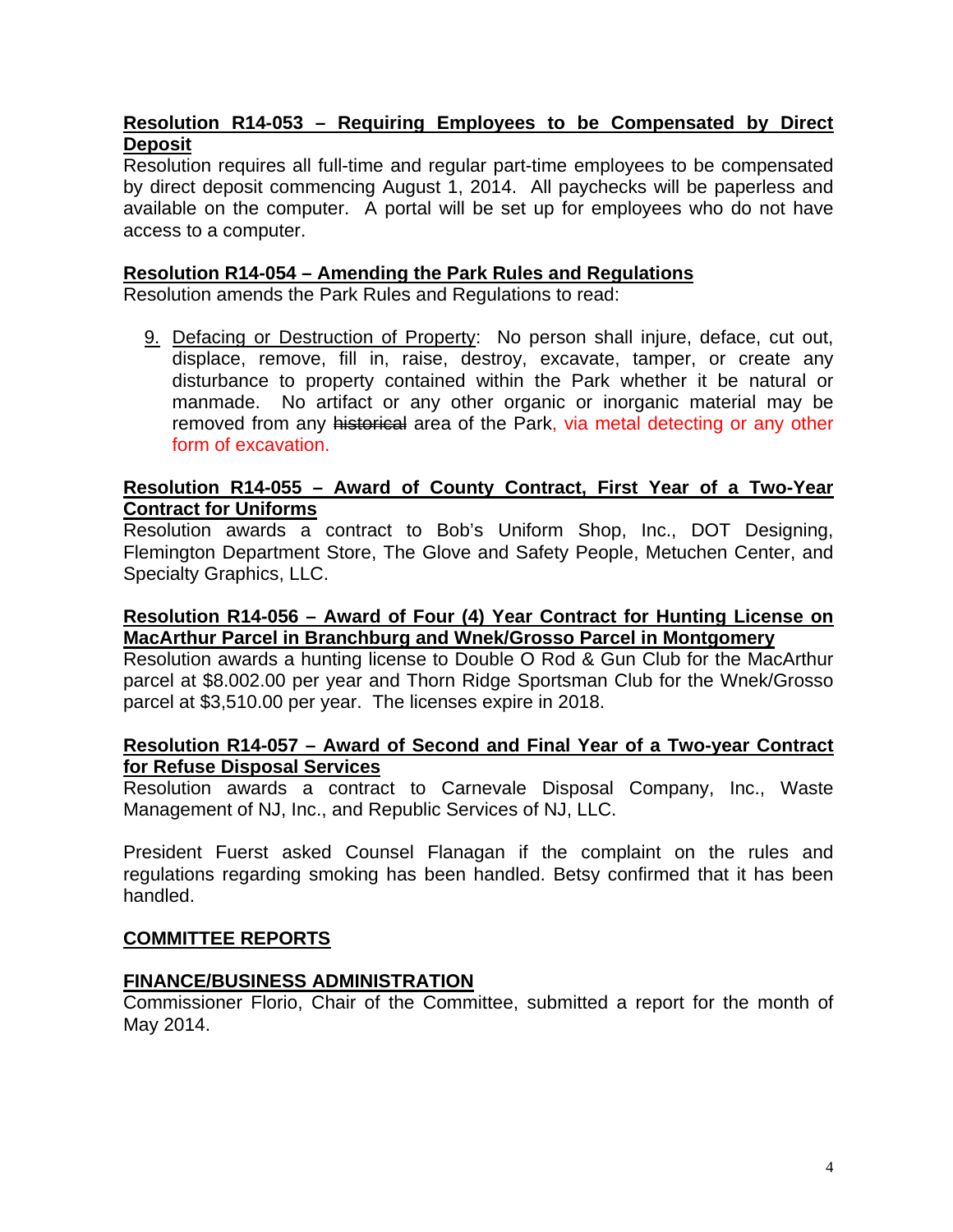## **HUMAN RESOURCES**

Commissioner Consiglio, Chair of the Committee, submitted a report for the month of May 2014.

# **LEISURE SERVICES**

A report for the month of May 2014 was submitted.

Cindie Sullivan, Deputy Director reported that Karren Newman is at Skillman Park for the USA National Special Olympics cycling event which is being held June 16 to 19 from 9:00 to 11:00 a.m. An Olympic town has been created for the Olympians. The 2013 Annual Report and 2014 Concert Series brochures were distributed to the Commissioners. Next week summer programs and events begin. The Stable will be hosting the Lipizzans from September 19-21. The horses will be arriving September 16 and it was suggested that the September 18 Park Commission meeting be held at the EEC followed by going to the Stable to see the stallions.

Dina Trunzo, Manager Therapeutic Recreation reported that Camp Okee Sunokee begins on June 23. New campers will preview on Friday, June 20 for one hour in order to acclimate to camp and help with the transition on the first day of camp. Lee Shahay continues to develop the Enabling Garden at Richard Hall Community Mental Health Center. Funds were received from the Branchburg Rotary Club and the first phase was recently completed; the installation of a pergola in the courtyard. The next phase will be the purchase of plant material and planters. Staff at Richard Hall seems very pleased with the development of the garden thus far. Dina is working with three towns this summer with helping to include kids with disabilities in the summer camps. Dina has been elected the Vice President of the New Jersey Recreation and Park Association for one year.

Shawn McCrohan, Manager, Environmental Science reported that as part of the national "Let's Move" initiative, program participants at the EEC walked a collective 3,030,433 steps in May. This week the EEC has five seasonal naturalists going through the second week of training to prepare for Eco Explorers and AWESIM summer programs. The EEC has been having some issues with the flooring in the kitchen as well as the sinks and air circulation in the bathrooms. Special Projects is coming out this week to take a look. The EEC received some poor feedback based on the last registration period. Registration process is being reviewed and will provide the findings and recommendations to Information Management and the Deputy Director. The paddle programs have begun for the summer and the pictures are on the EEC Facebook page.

Marge Margentino, Manager Stable reported that the first equine assisted therapy class was held in conjunction with the Lord Stirling School for kids with special needs, anger management, and discipline problems. Every Friday the participants work on the ground with the horses to build trust and leadership skills. The program will begin again in the fall. The Hunter Pace had more than 100 horses. The event was moved from April to May due to rain and because the weather was much better in May, the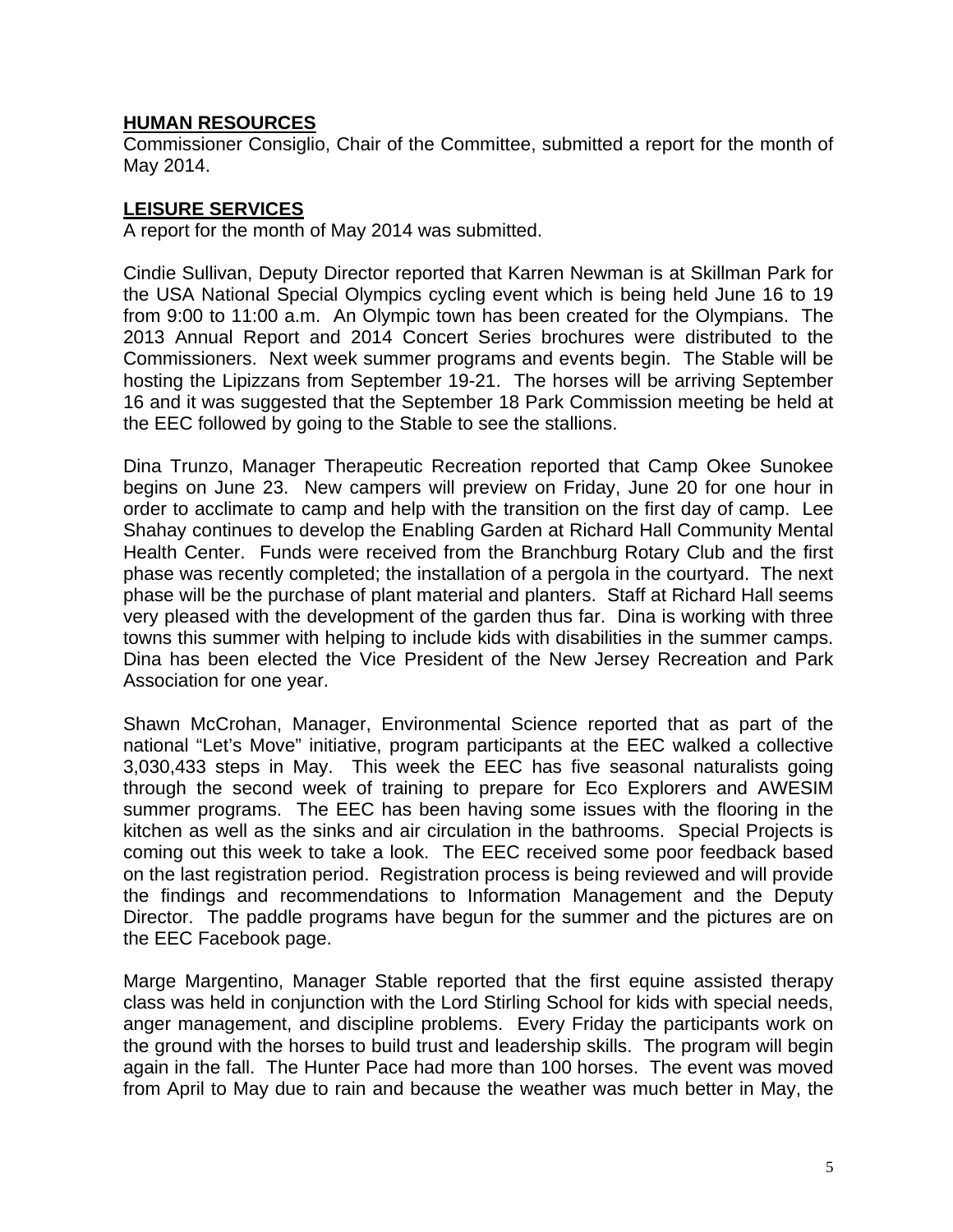event may be moved to May next year. The Stable co-hosted with the Great Swamp Watershed Association and Rutgers Equine Science Center, an Equine Management Education program. A hayride was given to see the Stable's new composting system. All were impressed with the process. A Walk in the Park will be hosted by Verizon for Verizon employees and their family members with special needs. The Stable will be giving pony rides and a therapeutic driving demonstration at the Stable. The Stable is holding a picnic on June 29 to celebrate the Stable's  $45<sup>th</sup>$  Anniversary and the  $30<sup>th</sup>$ Anniversary of the Friends of Lord Stirling Stable. There is no cost to attend. Somerset County Office of Emergency Management Training Academy and the Stable co-hosted a barn fire prevention and safety workshop taught by Stable Manager Margentino and fire instructions from the Academy. The workshop was a three hour training presentation that more than 75 people attended. Participants learned how to use a fire extinguisher properly, experienced what it would be like to be in a smoke filled barn in the Academy's Burn Building, and watched a constructed stall become fully engulfed in flames within minutes of the onset of the fire. Marge thanked Pierce Frauenheim and Karren Newman for their staffs' assistance.

#### **GOLF MANAGEMENT**

A report for the month of May 2014 was submitted.

Ed Highland, Supervisor of Golf Maintenance reported that Spooky Brook Golf Course has received environmental recognition by the New Jersey Department of Environmental Protection. The driving range mats have been installed at Neshanic Valley, Quail Brook, and Spooky Brook Golf Courses. Pavers will be installed around the matting.

Bob Ransone, Deputy Director Golf Management reported that golf rounds are 14.9 percent less than 2013. This June's golf rounds are ahead of last year. The five year average is approximately the same as 2013, both rounds and revenue. The steady golf months are June, July, and August. Commissioner Paladino questioned if the slower times on the golf courses are being advertised. Bob commented that the staff uses that time to maintain the courses and give the courses a chance to "breathe". Therapeutic Recreation golf program which was four weeks, one evening a week, is completed. Junior golf program is ongoing. On June 17 the United States Golf Association Public Links qualifier was held at Neshanic Valley Golf Course. This is the last year this event will be played and the USGA has retired it and replaced it with a four ball event.

#### **INFORMATION MANAGEMENT**

Commissioner McCallen, Chair of the Committee, submitted a report for the month of May 2014.

Alex Mathew, Manager, Information Management reported that Verizon conducted site surveys at all locations. The survey is completed and now Verizon is in the process of bringing in and connecting fiber to all locations and the timeframe will be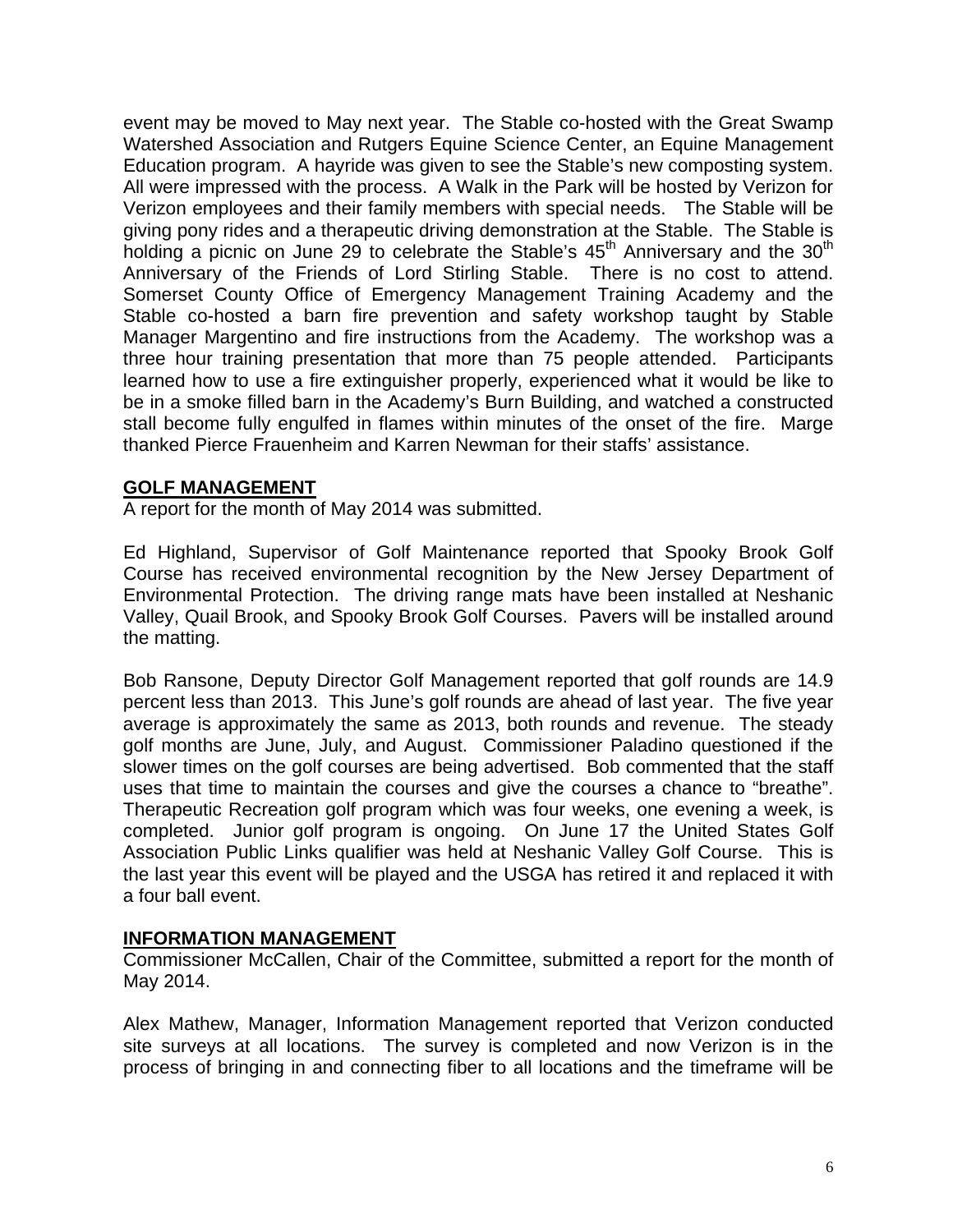six to eight weeks. The ordering of the hardware component for this job is being done.

#### **VISITOR SERVICES**

Commissioner Crosby, Chair of the Committee, submitted a report for the month of May 2014.

Dave Dendler, Manager, Park Rangers reported that trail work is ongoing. New projects continue at Washington Valley Park. CPR and First Aid training for seasonal staff continues. Hillsborough EMS will be performing drills using new equipment at the Sourland Mountain Preserve. The Sourlands have a number of hikers that get lost after dusk.

### **PROPERTY MANAGEMENT**

Commissioner Crosby, Chair of the Committee, submitted a report for the month of May 2014.

Don Korbobo, Property Management Coordinator reported that there was a 26 percent increase in the hunting license fees for the two parcels that were bid. This is the last change to the hunting license fees for the year. Several farm licenses will be bid in August and that income will begin in 2015. To summarize the income for 2014, there are 13 hunting parcels that will generate a \$123,098.99 income and 33 farm parcels that will generate a \$57,849.98 income for a total of \$180,948.97.

### **PLANNING AND LAND ACQUISITION**

Commissioner Haines, Chair of the Committee, submitted a report for the month of May 2014.

Tom Boccino, Parks Section Principal Planner, Land Acquisition reported that the tire cleanup, behind Torpey Athletic Complex, by the Park Commission Maintenance staff removed more than 900 tires. On May 22 Tom attended the New Jersey Clean Communities Awards dinner where the Park Commission received an award for the tire cleanup project along the Raritan River. The cost of the tire removal was covered by a grant that the County received from NJ Clean Communities. Tom presented the plaque to the Commissioners. A majority of the tires were forklift tires which would indicate that the site could have been an industrial dump site in the past.

### **CAPITAL FACILIITES – CONSTRUCTION and ENGINEERING**

Commissioner Paladino, Chair of the Committee, submitted a report for the month of May 2014.

Brian Mundhenk, Park Section Engineer reported that Green Knoll Tennis Center restrooms and Colonial Park Pine Grove Pavilion are near completion. The Green Knoll Tennis Court resurfacing contract was awarded and will be done during the summer. The sports field and basketball court lighting bid will be advertised on June 24. The Colonial Park water system improvement contract will have the bid opening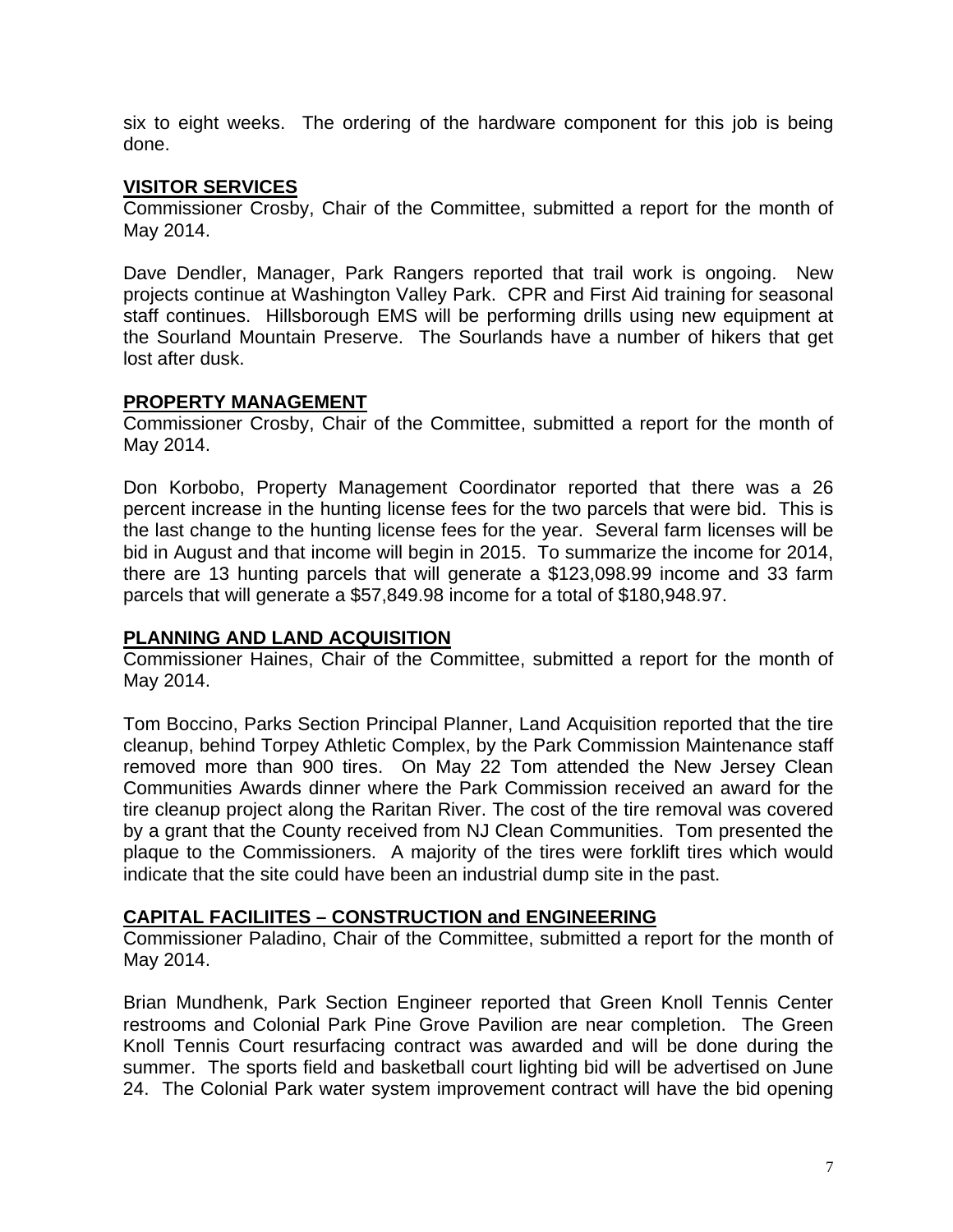today. The bid will be advertised today for the Skillman Park trail and the pasture fence at the Stable.

### **PARK MAINTENANCE & HORTICULTURE**

Commissioner Consiglio, Chair of the Committee, submitted a report for the month of May 2014.

Jim Avens, Manager Horticulture reported that Rose Day at Colonial Park went very well. The Rose Garden looked great and the event was well attended. The Rosarian position at Colonial Park has been filled by Shauna Moore, a Rosarian from Minnesota with experience working in public rose gardens. The Garden Party will be held at the Colonial Park Perennial Garden on July 19. Jim distributed information to the Commissioners on the Emerald Ash Borer. An Emerald Ash Borer Task Force was formed and are preparing a management plan on the impact EAB will have on the parks and gardens and compile recommended management and cost information. It has been documented that the Emerald Ash Borer is confirmed in Bridgewater and EAB management is recommended within approximately a 15 mile radius. The Park Commission will have to make a decision on how much money they want spent on managing the high priority trees. Dan Livak reported that he did a site visit to Buck Garden and the staff there is amazing.

Mike Ballow, Manager of Park Maintenance reported that staff is preparing all parks for the upcoming events including Skillman for the Special Olympics. Staff is preparing for the July 4 event and keeping up with the lawn maintenance after all the rain.

Pierce Frauenheim, Deputy Director reported that Park and Golf Maintenance Departments are sharing equipment. Staff has been busy with the Raritan River cleanup, the opening of Skillman trail and Howe Complex which has been very well received. The East County and Gaiser Tract are near completion. The Recreation Maintenance Department has been a big help with securing those properties. The GSA property needs maintenance work and Pierce is working closely with Ray on that project. Staff was busy maintaining Natirar before, during, and after the Wine Festival. Pierce complimented Mike Ballow and his staff on the work they have done. Park Maintenance staff and Park Rangers have a 24 hour rule that when there is damage or graffiti, the Rangers report it to Park Maintenance immediately and within 24 hours it is rectified by staff.

### **AUDIT COMMITTEE**

Commissioner Florio reported that the audit is ongoing and to date there are no issues.

### **FREEHOLDER'S REPORT**

Freeholder Walsh reported that she has met with the new Green Brook Police Chief regarding the police opening and closing Washington Rock Park. Dave Dendler has also spoken with him and they will be working out a system of opening and closing